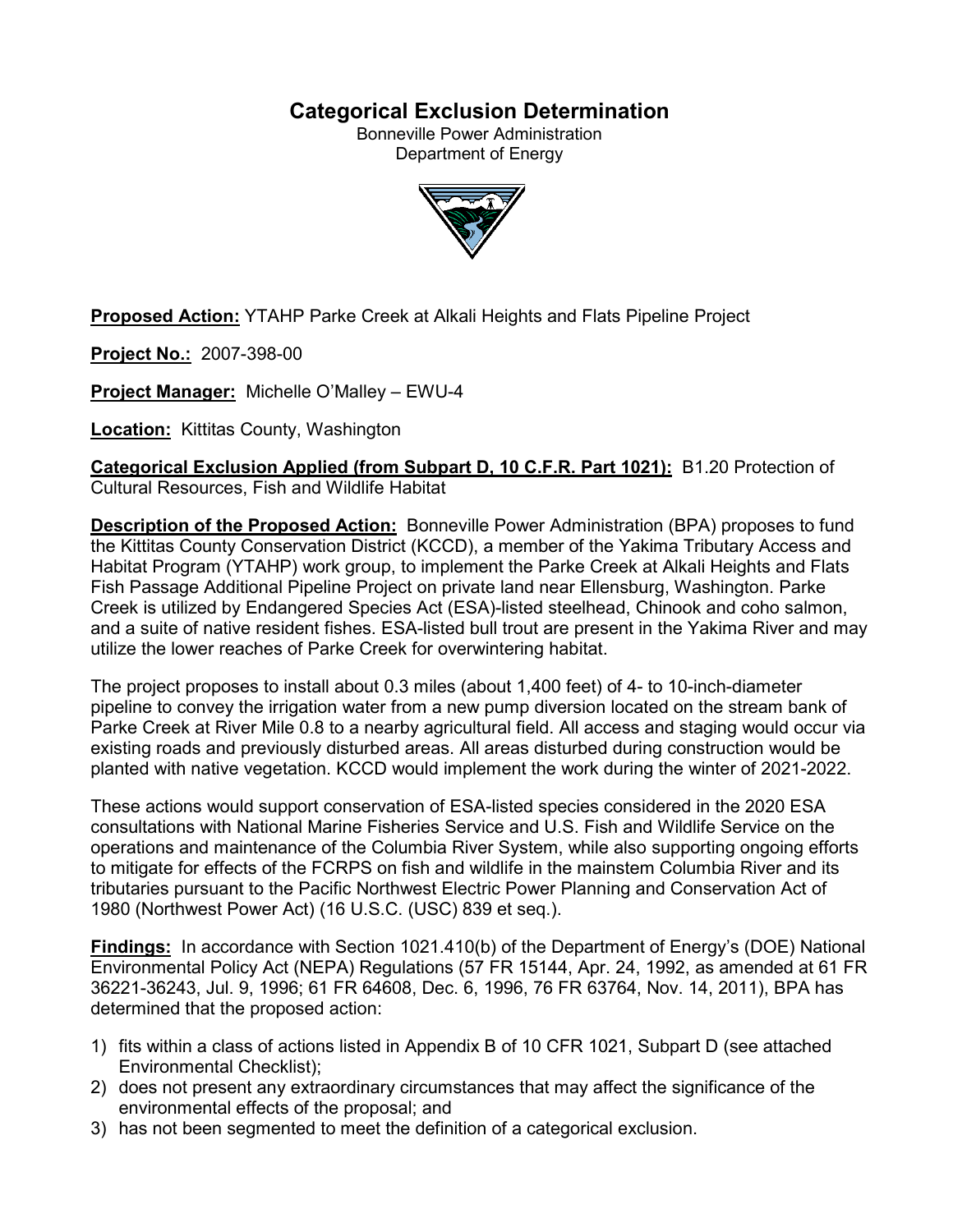Based on these determinations, BPA finds that the proposed action is categorically excluded from further NEPA review.

*/s/ Brenda Aguirre* Brenda Aguirre Environmental Protection Specialist

Concur:

*/s/ Katey C. Grange January 4, 2022* Katey C. Grange Date NEPA Compliance Officer

Attachment(s): Environmental Checklist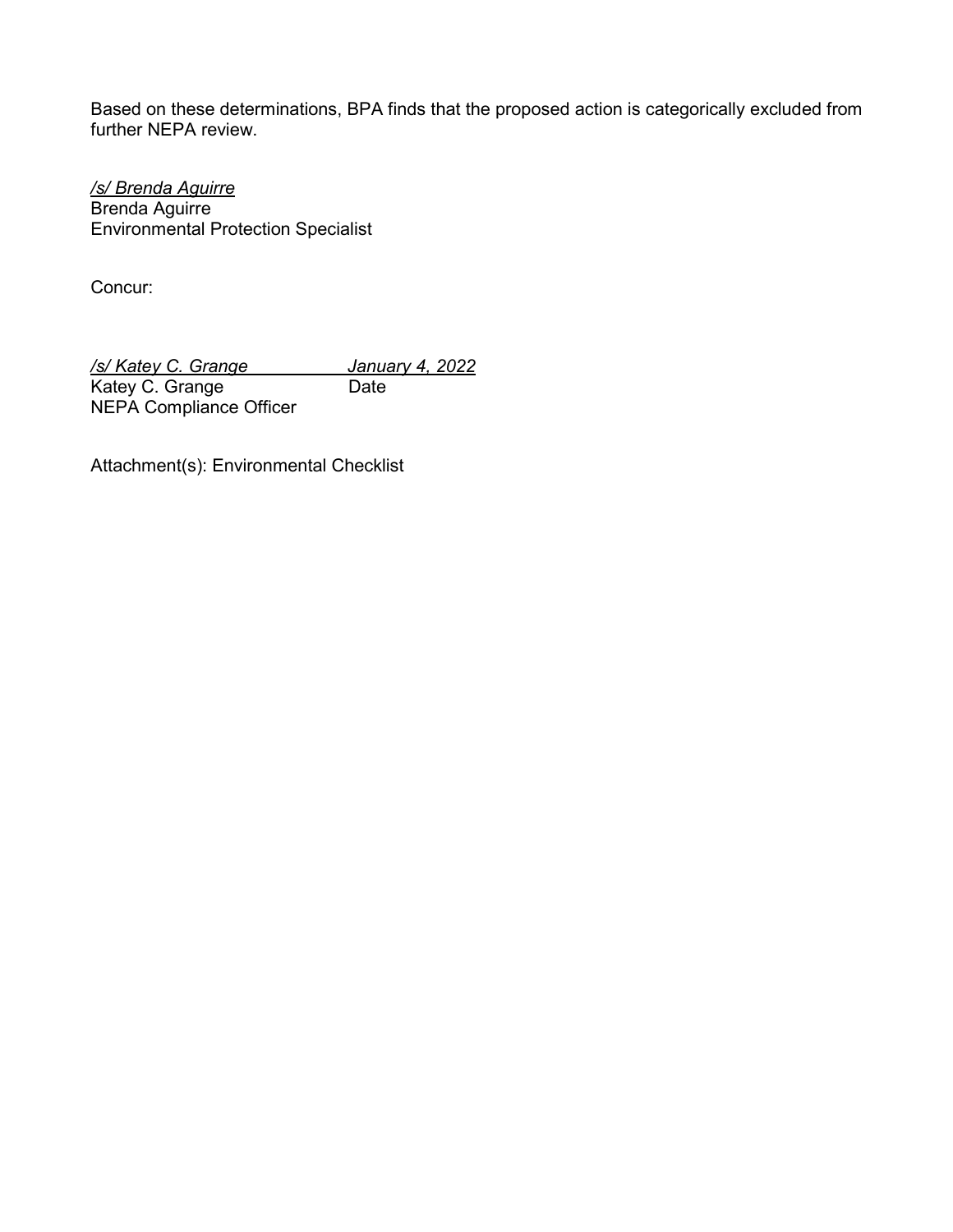# **Categorical Exclusion Environmental Checklist**

This checklist documents environmental considerations for the proposed project and explains why the project would not have the potential to cause significant impacts on environmentally sensitive resources and would meet other integral elements of the applied categorical exclusion.

# **Proposed Action:** YTAHP Parke Creek at Alkali Heights and Flats Pipeline Project

# **Project Site Description**

The project site encompasses about 1.3 acres of land near Parke Creek located approximately 6 miles southeast of Ellensburg, Washington. Parke Creek is a tributary to the Wilson/Cherry Creek system, which is a tributary to the Yakima River at RM 147. This area lies within the Wilson Creek – Cherry Creek Subwatershed of the Upper Yakima River Subbasin. The legal description is T17N, R19E, Sec 21. The project site is irrigated commercial agricultural crop production (timothy hay), and the surrounding area is irrigated agricultural crop production and grazing.

# **Evaluation of Potential Impacts to Environmental Resources**

## **1. Historic and Cultural Resources**

Potential for Significance: No with Conditions

Explanation: BPA consulted with DAHP and the Yakama Nation on a revised APE for the pipeline activities and a modified Section 106 process for the revised APE on November 9, 2021. DAHP concurred with the revised APE and modified Section 106 process on November 9, 2021. The Yakama Nation responded requesting an inventory of the revised APE on November 10, 2021. BPA conducted an inventory and consulted with DAHP and the Yakama Nation on a determination of no historic properties affected and recommendation to monitor during project implementation and to develop an unanticipated discovery plan on December 1, 2021. DAHP concurred with the determination and recommendations on December 1, 2021. No additional response was received from the Yakama Nation during the 30-day consult period.

Notes:

• A cultural resources monitor shall be present during excavation for the pipeline and an unanticipated discovery plan shall be in place.

## **2. Geology and Soils**

Potential for Significance: No

Explanation: Temporary impacts to soil from excavation during installation of the pipeline activities. Best management practices would be followed to minimize disturbance of soils during project implementation. Post construction planting would re-establish areas of disturbed soils.

## **3. Plants (including Federal/state special-status species and habitats)**

Potential for Significance: No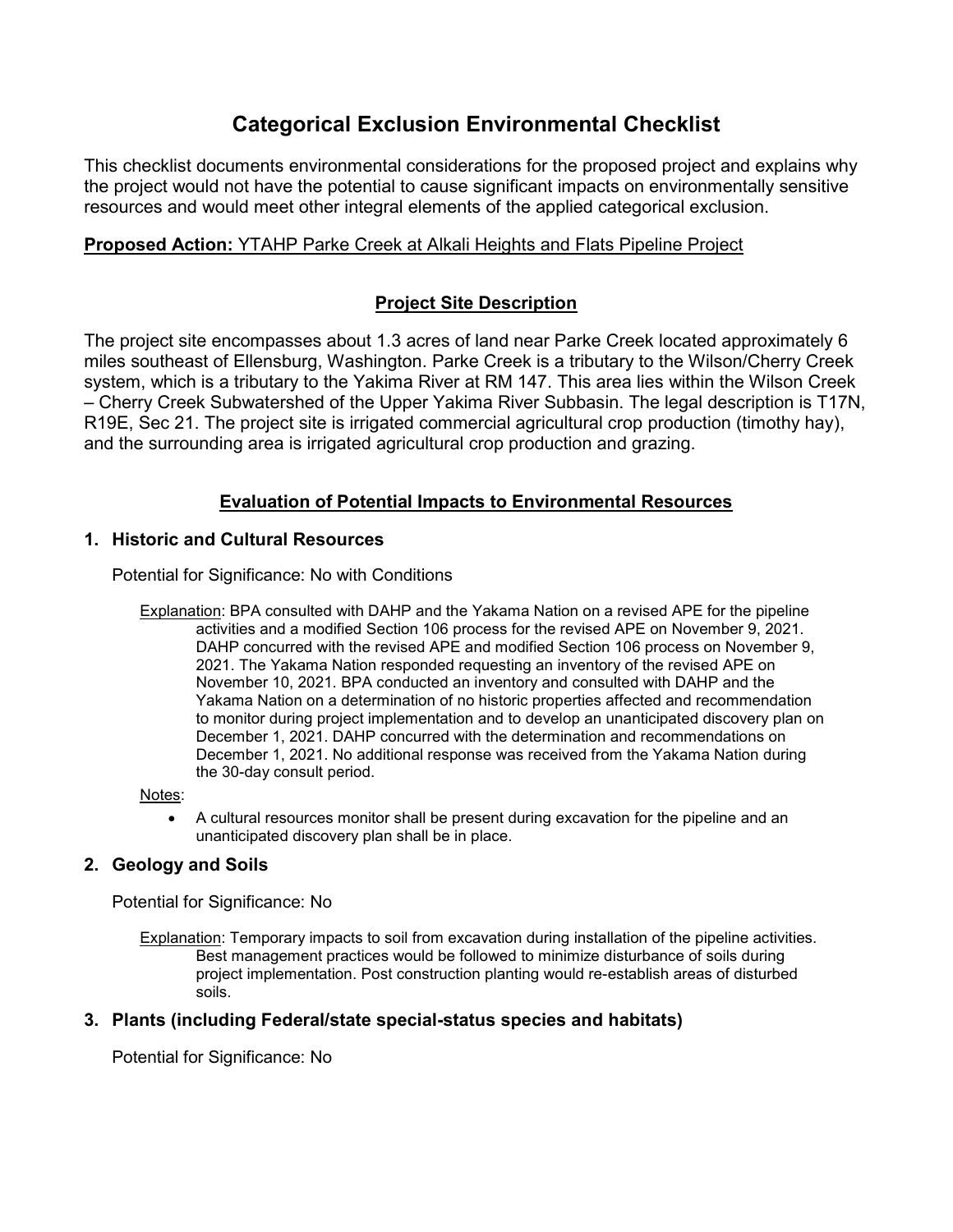Explanation: No special-status, including ESA-listed, plant species are known to be present. The project would remove existing vegetation (timothy hay) from excavation during installation of the pipeline and result in temporary impacts during equipment crushing some plants while accessing work areas (about 0.3 mile; 0.6 acres). Post construction planting would reestablish areas of removed and disturbed vegetation; these areas would be planted back to timothy hay to match the rest of the agricultural production area.

#### **4. Wildlife (including Federal/state special-status species and habitats)**

Potential for Significance: No

Explanation: No special-status, including ESA-listed wildlife species or habitats, are known to be present. Temporary impacts to area wildlife would occur from increased noise and vehicle traffic during construction. Wildlife would likely avoid the area during this time and return once the project work is completed.

#### **5. Water Bodies, Floodplains, and Fish (including Federal/state special-status species, ESUs, and habitats)**

Potential for Significance: No

Explanation: The project activities do not propose changes to water bodies or floodplains, or impacts to special-status fish or their habitats; activities would occur on dry land.

#### **6. Wetlands**

Potential for Significance: No

Explanation: None present in the project area.

#### **7. Groundwater and Aquifers**

Potential for Significance: No

Explanation: The project activities do not propose new wells or use of groundwater; spill prevention measures would be present on site during use of construction equipment.

#### **8. Land Use and Specially-Designated Areas**

Potential for Significance: No

Explanation: The project activities do not propose changes to land use; the area would retain its designation as farmland.

#### **9. Visual Quality**

Potential for Significance: No

Explanation: Minor change to visual quality from installation of the additional pipeline. The new conditions would be visually consistent with the topography of the surrounding area. Construction equipment would be visually consistent with agricultural equipment. The project is not within a visually sensitive area.

#### **10. Air Quality**

Potential for Significance: No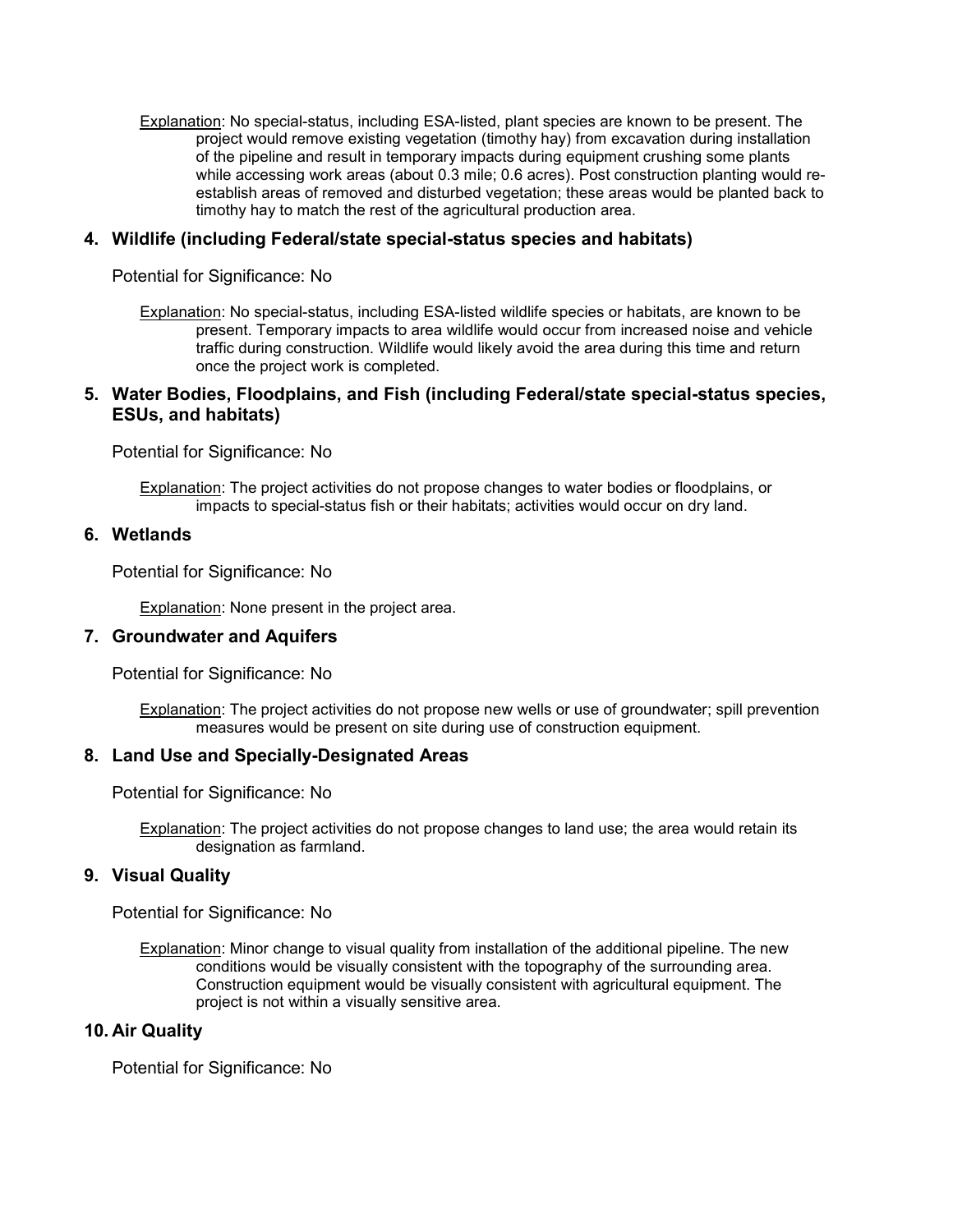Explanation: The project would generate small amounts of dust and vehicle emissions due to construction.

### **11. Noise**

Potential for Significance: No

Explanation: There would be short-term construction noise during daylight hours. Construction noise would not be noticeably different than agricultural production noise.

#### **12. Human Health and Safety**

Potential for Significance: No

Explanation: The project sponsor is required to use best management practices to protect worker health and safety. Any activities involving hazardous materials would be disposed of at a designated hazardous waste facility.

## **Evaluation of Other Integral Elements**

The proposed project would also meet conditions that are integral elements of the categorical exclusion. The project would not:

**Threaten a violation of applicable statutory, regulatory, or permit requirements for environment, safety, and health, or similar requirements of DOE or Executive Orders.**

Explanation: N/A

**Require siting and construction or major expansion of waste storage, disposal, recovery, or treatment facilities (including incinerators) that are not otherwise categorically excluded.**

Explanation: N/A

**Disturb hazardous substances, pollutants, contaminants, or CERCLA excluded petroleum and natural gas products that preexist in the environment such that there would be uncontrolled or unpermitted releases.**

Explanation: N/A

**Involve genetically engineered organisms, synthetic biology, governmentally designated noxious weeds, or invasive species, unless the proposed activity would be contained or confined in a manner designed and operated to prevent unauthorized release into the environment and conducted in accordance with applicable requirements, such as those of the Department of Agriculture, the Environmental Protection Agency, and the National Institutes of Health.**

Explanation: N/A